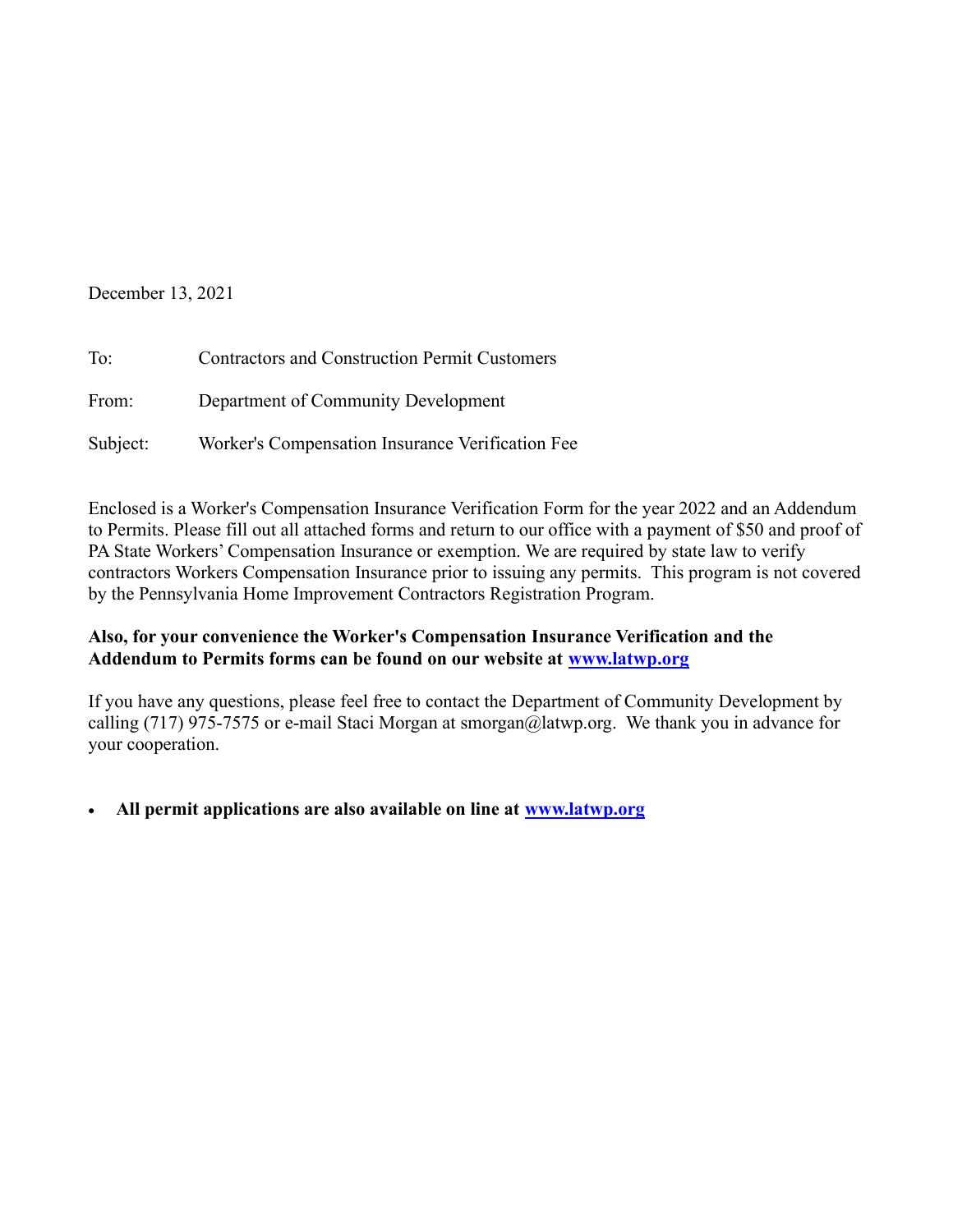## LOWER ALLEN TOWNSHIP WORKER'S COMPENSATION INSURANCE VERIFICATION

2022 Worker's Compensation Insurance Verification in Lower Allen Township is now due and payable. Fees and completed forms must be received before you can obtain a permit. Please complete the following and return with the fee and proof of PA Workers' Compensation Insurance.

| COMPANY NAME                                                                                                                      |                                                               |
|-----------------------------------------------------------------------------------------------------------------------------------|---------------------------------------------------------------|
| <b>STREET ADDRESS</b>                                                                                                             |                                                               |
| CITY                                                                                                                              | ZIP CODE<br><u> 1989 - Johann Barbara, martxa alemaniar a</u> |
| TELEPHONE <b>CONSUMING A PROPERTY AND THE EXPRESSION CONSUMING</b>                                                                | FAX                                                           |
| CONTACT PERSON                                                                                                                    |                                                               |
| E-MAIL ADDRESS                                                                                                                    |                                                               |
| TYPE OF CONTRACTING WORK PERFORMED                                                                                                |                                                               |
| FEDERAL/STATE EMPLOYER ID#                                                                                                        |                                                               |
| $\mathbf{I}$ f second booding and the continuous first production of the contract of the continuous continuous first $\mathbf{I}$ |                                                               |

If your business is a partnership, list partner names. If your business is a corporation, list corporate officers.

Worker's Compensation Insurance Verification Fee:

Your 2022 Lower Allen Worker's Compensation Insurance Verification Fee is \$50. This fee covers Lower Allen Township's administrative cost to see that all contractors doing work in Lower Allen Township comply with the Pennsylvania State Worker's Compensation laws.

Please mail your payment and proof of PA State Workers' Compensation to Lower Allen Township, 2233 Gettysburg Road, Camp Hill, Pennsylvania 17011. Checks should be made payable to "Lower Allen Township".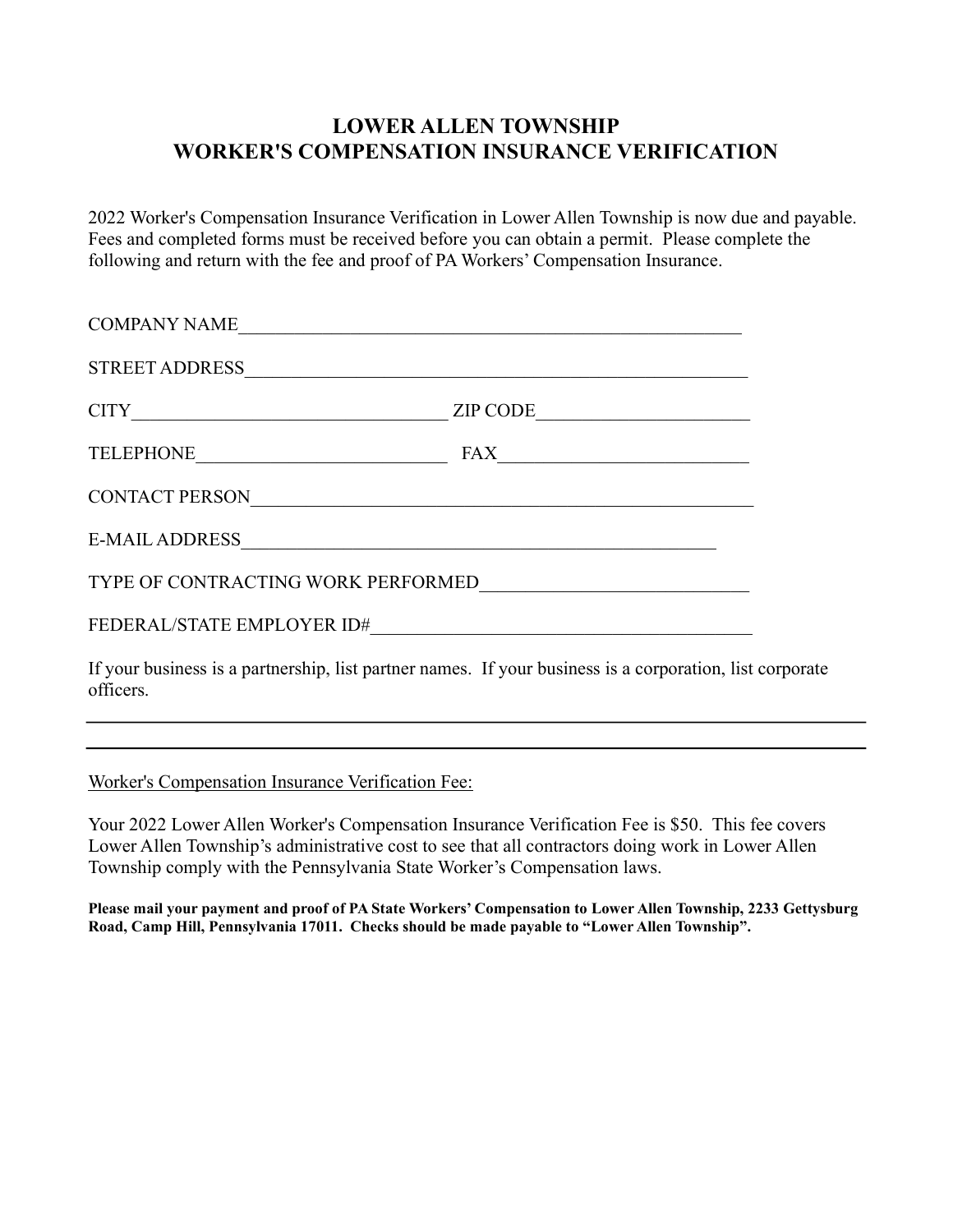## ADDENDUM TO PERMITS

I. The applicant for the permit, in compliance with Act 44 of 1993, hereby submits (check one):

Certificate of Insurance (Please attach)

Certificate of Self-Insurance (Please attach)

Affidavit of Exemption

II. If a Certificate of Insurance or Self-Insurance has been submitted, please complete the following:

| or Self-Insurer |               |          |
|-----------------|---------------|----------|
| Address         |               |          |
| City            | <b>State</b>  | Zip Code |
| Policy No.      | Coverage Ends |          |

| Name of Contractor |       |          |  |
|--------------------|-------|----------|--|
| <b>Address</b>     |       |          |  |
| City               | State | Zip Code |  |

Contractor Federal or State Employer Identification Number(EIN)\_\_\_\_\_\_\_

- 1. This policy provides coverage for the requirements of Workers' Compensation Acts, the Occupational Disease Act, and where applicable, the Federal Longshore and Harbor Workers' Compensation Act.
- 2. The insurer has been notified that municipality issuing the permit is to be termed a policy certificate holder.
	- 3. Any subcontractors need on this project will be required to carry their own workers' compensation coverage.
	- 4. The contractor policyholder will notify the municipality of any change in status, cancellation or expiration workers' compensation coverage.
	- 5. Violation of the Workers' Compensation Act or the terms of this permit will subject the contractor/policyholder to a stop work order and other fines and penalties as provided by laws.
	- III. If an exemption is being claimed, please complete the following and signs in presence of notary public:

Basic for exemption (Check one):

Applicant is an individual who owns property

Contractor/Applicant is a sole Proprietorship without employees

Contractor/Applicant is a corporation, and the only employee working on the project have

and are qualified as "Executive Employees" under Section 104 of the Workers' Compensation Act.

( ) All of the Contractor/Applicant's employees on the project are exempt on the religious grounds under Section 304.2 of the Workers Compensation Act.

Please explain: